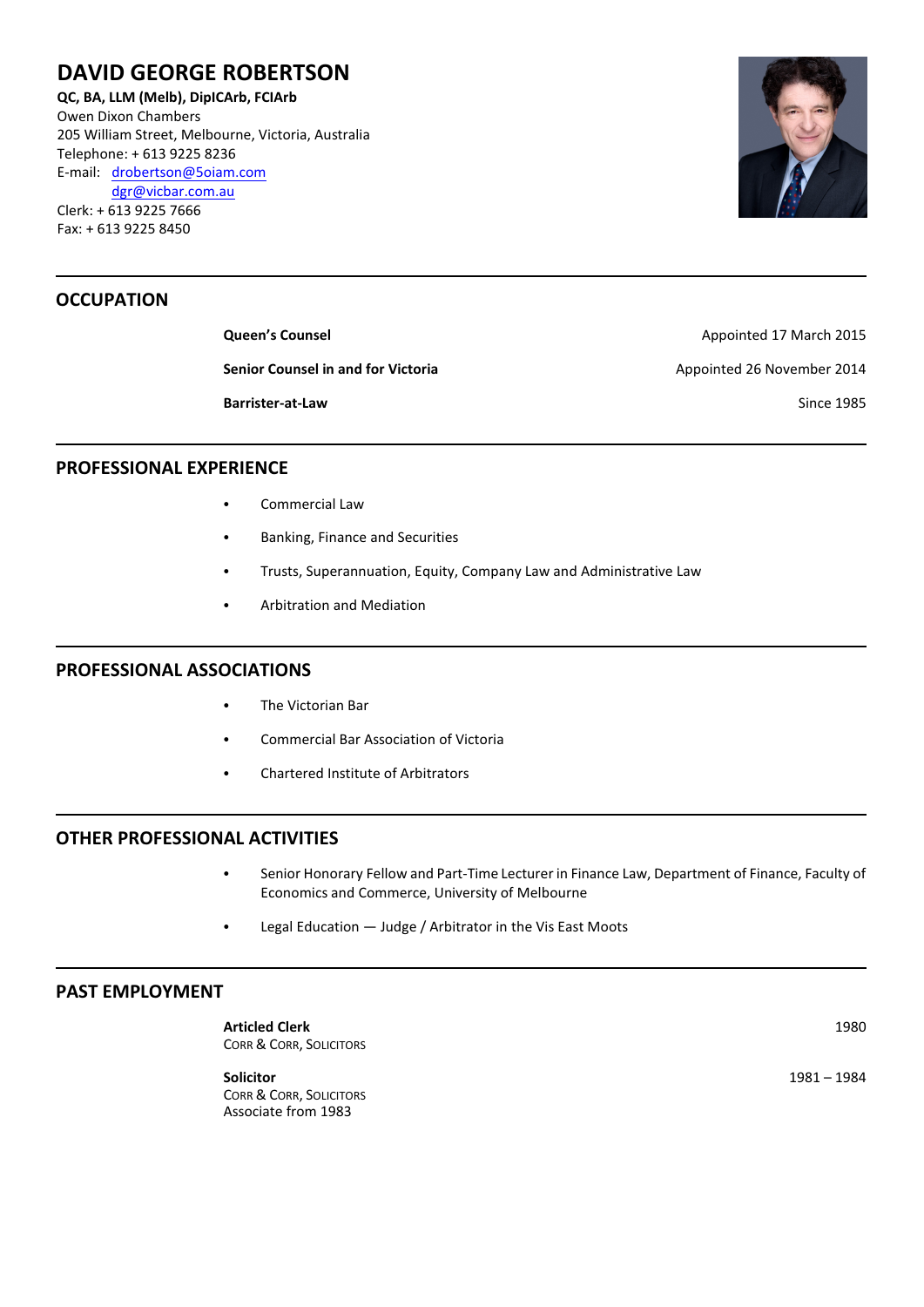# **EDUCATION**

| <b>Bachelor of Arts</b><br>THE UNIVERSITY OF MELBOURNE<br>Majored in Economics and also studied Mathematics | 1979 |
|-------------------------------------------------------------------------------------------------------------|------|
| <b>Bachelor of Laws</b><br>THE UNIVERSITY OF MELBOURNE                                                      | 1980 |
| <b>Master of Laws</b><br>THE UNIVERSITY OF MELBOURNE                                                        | 1984 |
| Diploma in International Commercial Arbitration<br><b>CHARTERED INSTITUTE OF ARBITRATORS</b>                | 2020 |

#### **QUALIFICATIONS**

|           | Barrister and Solicitor of the Supreme Court of Victoria and the High Court of Australia | 1981 |
|-----------|------------------------------------------------------------------------------------------|------|
|           | Signed the Roll of Counsel kept by the Victorian Bar Council                             | 1985 |
|           | Barrister of the Supreme Court of New South Wales                                        | 1993 |
| ٠         | Barrister and Solicitor of the Supreme Court of the Australian Capital Territory         | 1994 |
| $\bullet$ | Barrister and Solicitor of the Supreme Court of Western Australia                        | 1998 |
| ٠         | Member of the Chartered Institute of Arbitrators                                         | 2000 |
| ٠         | Senior Counsel in and for the State of Victoria                                          | 2014 |
| ٠         | Appointed one of Her Majesty's Counsel for the State of Victoria                         | 2015 |
| ٠         | Fellow of the Chartered Institute of Arbitrators                                         | 2020 |
|           |                                                                                          |      |

### **OTHER ACTIVITIES**

• Member of the Human Research Ethics Committee of the Royal Children's Hospital

### **SELECTED PAST CASES**

- C *AGC (Advances) Ltd v R Lowe Lippmann Figdor & Franck* (1990) 4 ACSR 337 and *R Lowe Lippmann Figdor & Franck v AGC (Advances) Ltd* [1992] 2 VR 671 (on appeal) — Auditors' negligence
- C *Morlend Finance Corporation (Vic) Pty Ltd v Luke* (1991) ASC ¶56-095 Finance
- C *Swann Insurance (Aust) Pty Ltd v Fraillon* [1992] 1 VR 401 Insurance
- C *Westpac Banking Corporation v Donald-Murrell* [1992] 2 VR 429 Finance
- C *Lagarna Pty Ltd v Bridge Wholesale Acceptance Corporation (Aust) Ltd* [1995] 1 VR 150 Appellate procedure
- C *Case Credit Wholesale Pty Ltd v Clarke* (1997) ASC ¶56-365 Finance
- C *Australia and New Zealand Banking Group Ltd v Various Respondents* (1998) ASC ¶155-013 Finance
- C *Asea Brown Boveri Superannuation Fund No 1 Pty Ltd v Asea Brown Boveri Pty Ltd* [1999] 1 VR 144 — Superannuation trusts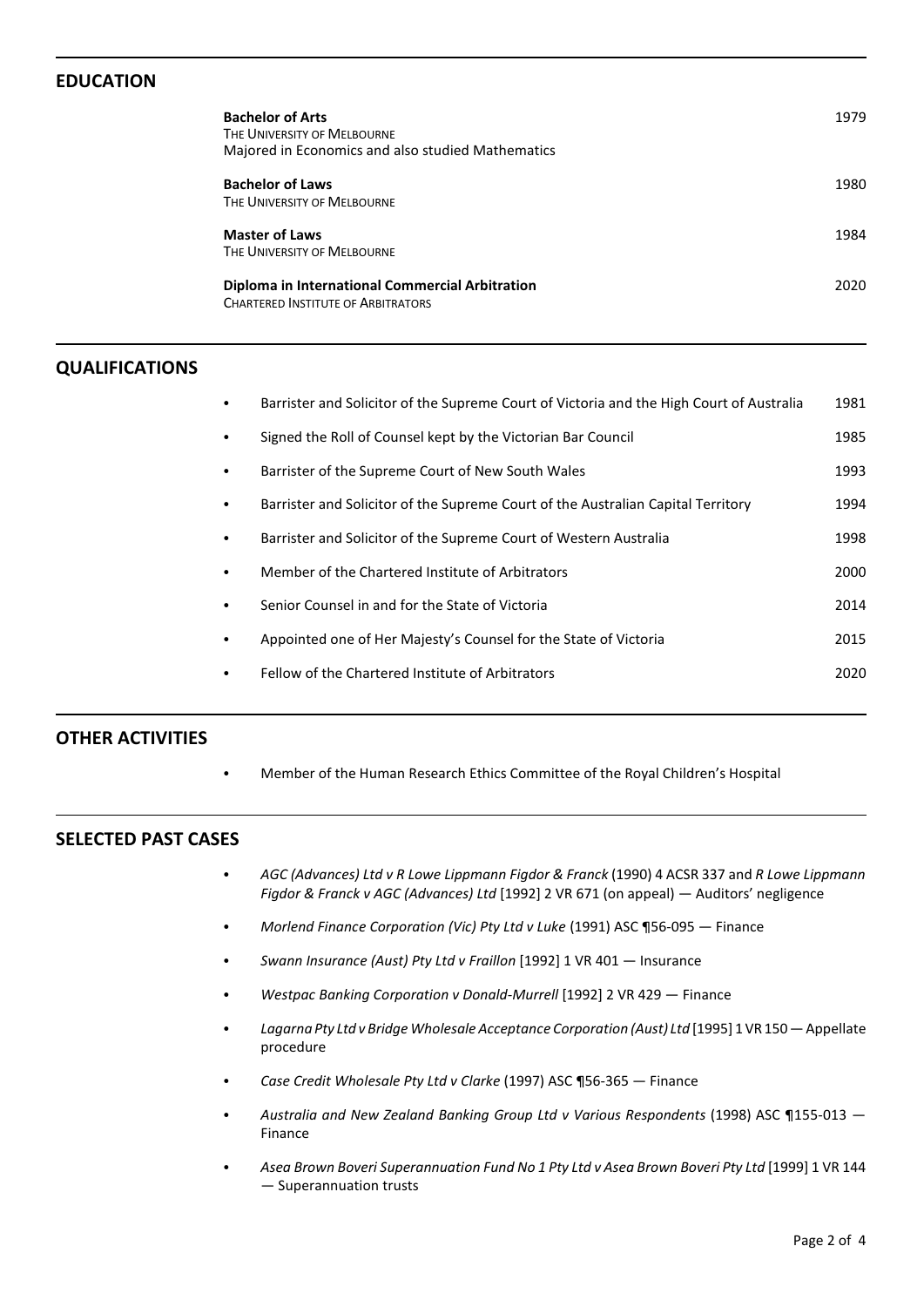- C *Australia and New Zealand Banking Group Ltd v Bollas* (1999) ASC ¶155-031 Finance
- C *Australia and New Zealand Banking Group Ltd v Director-General of Department of Fair Trading* (1999) 47 NSWLR 223 — Finance
- C *Linkenholt Pty Ltd v Quirk* (2000) ASC ¶155-040 Finance
- C *Royal Society for the Prevention of Cruelty to Animals (Vic) Inc v Marson Constructions Pty Ltd* (2000) 1 VR 274 — Arbitration and judicial power
- C *BHLSPF Pty Ltd v Brashs Pty Ltd* (2001) 8 VR 602 Superannuation trusts
- C *Australian Vegetable Company Pty Ltd v Farm Fresh Distribution Pty Ltd* [2003] VSC 480 Commercial contacts
- C *Guglielman v Trescowthick* (2004) ATPR ¶41-995 Directors' duties
- C *Power v Hamond* [2005] VSC 2 and *Power v Hamond* [2005] VSCA 25 (on appeal) Professional regulation
- C *Australian Finance Direct Ltd v Director of Consumer Affairs Victoria* (2005) ASC ¶155-073 and *Australian Finance Direct Ltd v Director of Consumer Affairs Victoria* (2006) 16 VR 131 (on appeal) — Finance
- C *Invensys Australia Superannuation Fund Pty Ltd v Austrac Investments Ltd* (2006) 15 VR 87 Superannuation trusts
- C *Brogue Tableau Pty Ltd v Binningup Nominees Pty Ltd* (2007) 35 WAR 27 Trusts and real property
- C *Gippsreal Ltd v Registrar of Titles* (2007) 20 VR 157 Contract law
- C *Solak v Bank of Western Australia Ltd* (2009) VConvR ¶54-762 Finance and identity fraud
- C *DiPietro v Basjo Catering Pty Ltd* [2008] VSC 326 and *DiPietro v Basjo Catering Pty Ltd* [2009] VSCA 223 (on appeal) — Commercial contracts
- C *Kheirs Financial Services Pty Ltd v Aussie Home Loans Pty Ltd* (2010) 31 VR 46 Damages and indemnity
- C *Ipex ITG Pty Ltd v Melbourne Water Corporation* [2012] VSCA 169 IT contracts
- C *Literski v Fresh 2 U Pty Ltd* [2013] VSC 307 Commercial contracts
- C *Mathieson Nominees Pty Ltd v AJH Lawyers*[2013]VSC 325 and *AJH Lawyers v Mathieson Nominees Pty Ltd* [2015] VSCA 227 — Judicial power
- C *De Oliveira v Udayaratna* [2016] VSC 123 Commercial contracts
- C *Lawrence & Hanson Group Pty Ltd v Young* [2016] VSCA 69 Securities
- Bimem Nominees Pty Ltd v Methven Croydon Pty Ltd [2016] VSC 473 Injunctions and commercial leases
- FSS Trustee Corporation v Eastaugh [2016] VSC 636 Superannuation trusts
- C *Goodenough v State of Victoria* (2017) AustTortsR ¶82-324 Limitation periods
- C *Goodenough v State of Victoria* (2017) 53 VR 670 Civil effect of Royal Pardon
- C *Hill v Love* (2018) 53 VR 459 and *Burness and Jess v Hill* [2019] VSCA 94 (on appeal) Marshalling securities
- C *Harstedt Pty Ltd v Tomanek* (2018) 55 VR 158 Knowing assistance in a breach of trust
- C *Bendigo and Adelaide Bank Limited v DY Logistics Pty Ltd* [2018] VSC 558 Execution of commercial documents and choice of law